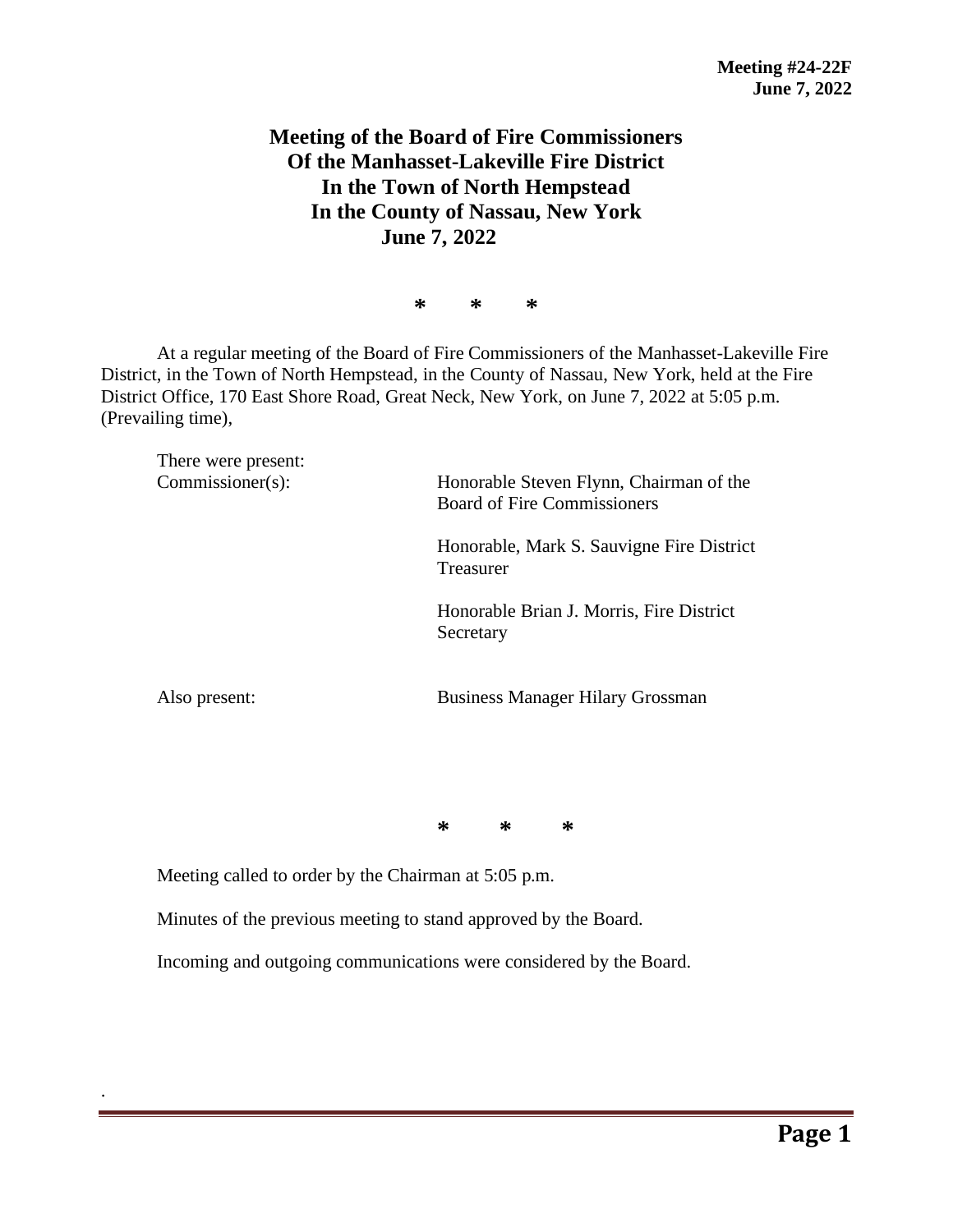To the Treasurer:

 I certify that the vouchers on the submitted check register were audited by the Board of Commissioners of the Manhasset-Lakeville Fire District on 06/07/22 and are allowed in the amounts shown. You are hereby authorized and directed to pay to each of the claimants the amount indicated on the opposite of his name.

Brian J. Morris Date: 06/07/22 Commissioner Manhasset-Lakeville Fire District

Commissioner Flynn proposed the following motion, seconded by Commissioner Sauvigne:

 WHEREAS the purchases for goods and services identified and presented to the Board of Commissioners this date, 06/07/22, have been found to be properly acknowledged as received or due, and have been audited according to the tenets of Town Law §176 (4a) and in compliance with the Procurement Policy of the Manhasset-Lakeville Fire District and,

 WHEREAS the audit of claims by the Board of Commissioners is a deliberate process to determine that the proposed payment is proper and just and satisfies the following criteria:

The proposed payment is for a valid and legal purpose.

The obligation was incurred by an authorized official.

The goods or commodities for which payment is claimed were actually rendered.

The obligation does not exceed the available appropriation.

The claim is in proper form; it is mathematically correct; it meets legal requirements; it does not include any charges for taxes from which the organization is exempt; it includes discounts to which the organization is entitled it does not include charges previously claimed and paid; and it is in agreement with an attached invoice.

NOW, THEREFORE, it is hereby

 RESOLVED to approve payment to the vendors identified on Check Number 1522 thru Check Number 1522 this date.

The adoption of the foregoing Resolution (#F103-22) was duly put to a vote on roll call, which resulted as follows:

Ayes: Commissioner Sauvigne, Commissioner Morris, Commissioner Flynn Nays: None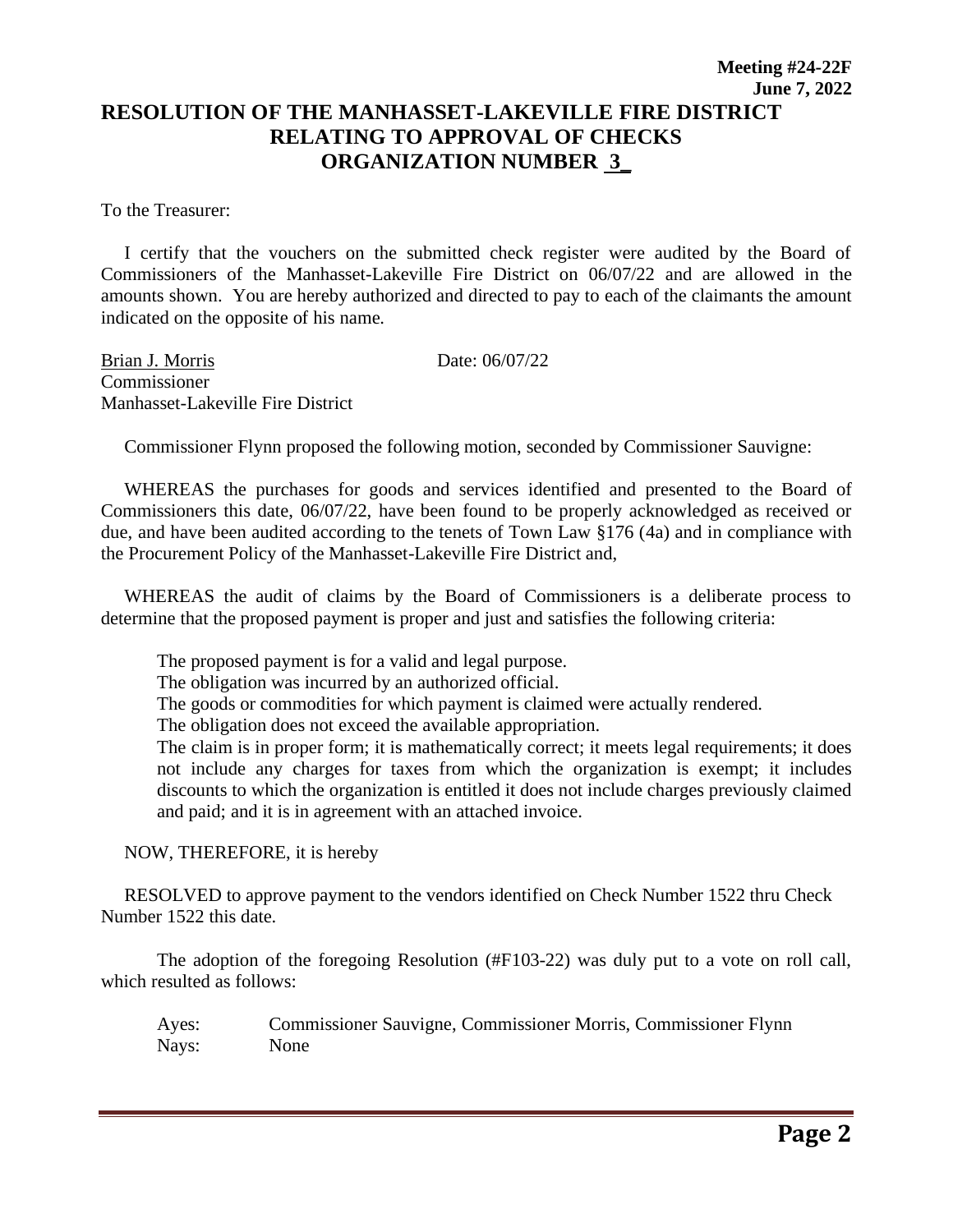## **Meeting #24-22F June 7, 2022 RESOLUTION OF THE MANHASSET-LAKEVILLE FIRE DISTRICT RELATING TO APPROVAL OF EXPENDITURES**

Commissioner Sauvigne proposed the following motion, seconded by Commissioner Morris

WHEREAS, the purchase of goods and services identified and presented to the Board of Commissioners this date, 6/07/22 have been found to be properly acknowledged as requested expenditures, according to the Procurement Policy of the Manhasset-Lakeville Fire District,

NOW, THEREFORE, it is hereby

RESOLVED to approve purchase to the vendors identified on Board of Commissioners Expenditure Request form submitted to the Board by the Superintendent as follows:

Approval of Expenditures:

| <b>VENDOR</b> | <b>DESCRIPTION</b>          | <b>AMOUNT</b> | <b>BUDGET</b> | <b>PURCHASE</b> |
|---------------|-----------------------------|---------------|---------------|-----------------|
|               |                             |               | NUMBER        | SUPPORT         |
| L.I Proliner  | Budget Items, Repairs, etc. | \$11,210.63   | Assorted      | WO.             |
| <b>TOTAL</b>  | <b>REQUESTED</b>            | \$11,210.63   |               |                 |

The adoption of the foregoing Resolution (#F104-22) was duly put to a vote on roll call, which resulted as follows:

Ayes: Commissioner Sauvigne, Commissioner Morris, Commissioner Flynn Nays: None

## **RESOLUTION OF THE MANHASSET-LAKEVILLE FIRE DISTRICT RELATING TO APPROVAL OF EXPENDITURES**

Commissioner Sauvigne proposed the following motion, seconded by Commissioner Morris

WHEREAS, the purchase of goods and services identified and presented to the Board of Commissioners this date, 6/07/22 have been found to be properly acknowledged as requested expenditures, according to the Procurement Policy of the Manhasset-Lakeville Fire District,

NOW, THEREFORE, it is hereby

RESOLVED to approve purchase to the vendors identified on Board of Commissioners Expenditure Request form submitted to the Board by the Superintendent as follows: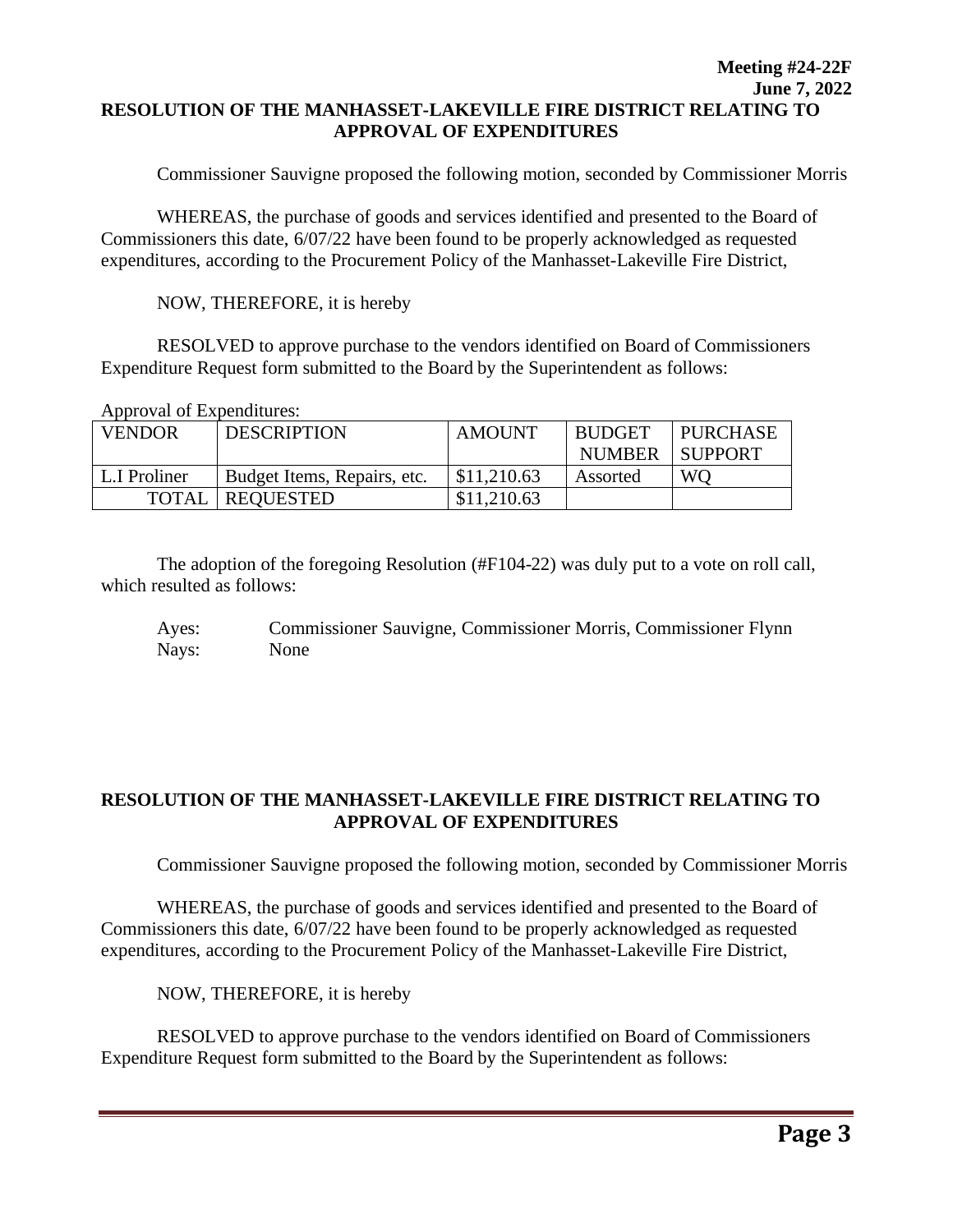Approval of Expenditures:

| <b>VENDOR</b>    | <b>DESCRIPTION</b>       | <b>AMOUNT</b>             | <b>BUDGET</b> | PURCHASE       |
|------------------|--------------------------|---------------------------|---------------|----------------|
|                  |                          |                           | <b>NUMBER</b> | <b>SUPPORT</b> |
| ParkLine Asphalt | Co#4 Parking Lot         | $\frac{1}{2}$ \$76,929.75 | 3410.225.1    | <b>BOCES</b>   |
|                  | <b>TOTAL   REQUESTED</b> | \$76,929.75               |               |                |

The adoption of the foregoing Resolution (#F105-22) was duly put to a vote on roll call, which resulted as follows:

Ayes: Commissioner Sauvigne, Commissioner Morris, Commissioner Flynn Nays: None

## **RESOLUTION OF THE MANHASSET-LAKEVILLE FIRE DISTRICT RELATING TO APPROVAL OF CHECKS ORGANIZATION NUMBER 1\_**

To the Treasurer:

 I certify that the vouchers on the submitted check register were audited by the Board of Commissioners of the Manhasset-Lakeville Fire District on 06/07/22 and are allowed in the amounts shown. You are hereby authorized and directed to pay to each of the claimants the amount indicated on the opposite of his name.

Brian J. Morris Date: 06/07/22 Commissioner Manhasset-Lakeville Fire District

Commissioner Flynn proposed the following motion, seconded by Commissioner Sauvigne:

 WHEREAS the purchases for goods and services identified and presented to the Board of Commissioners this date, 06/07/22, have been found to be properly acknowledged as received or due, and have been audited according to the tenets of Town Law §176 (4a) and in compliance with the Procurement Policy of the Manhasset-Lakeville Fire District and,

 WHEREAS the audit of claims by the Board of Commissioners is a deliberate process to determine that the proposed payment is proper and just and satisfies the following criteria:

The proposed payment is for a valid and legal purpose.

The obligation was incurred by an authorized official.

The goods or commodities for which payment is claimed were actually rendered.

The obligation does not exceed the available appropriation.

The claim is in proper form; it is mathematically correct; it meets legal requirements; it does not include any charges for taxes from which the organization is exempt; it includes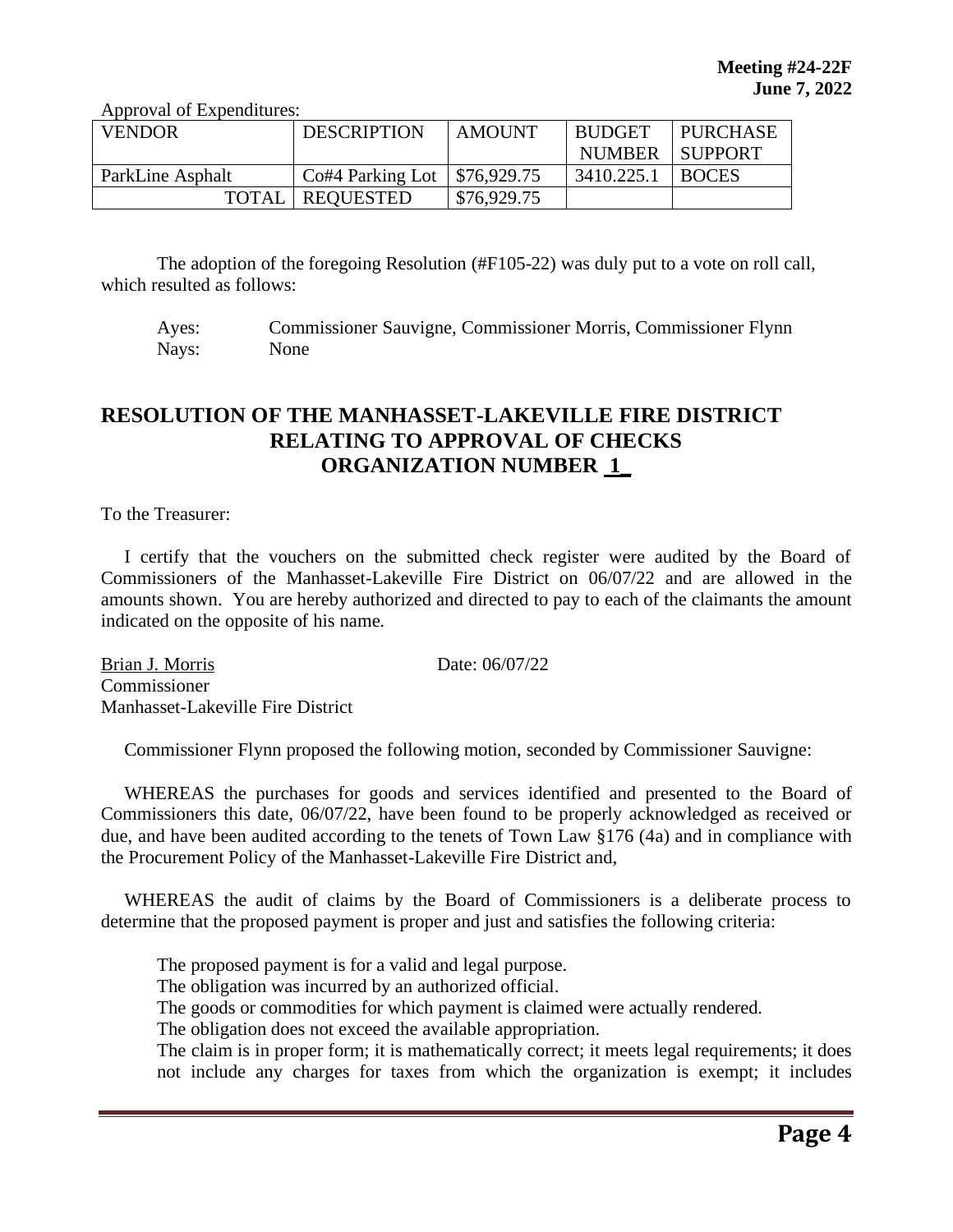discounts to which the organization is entitled it does not include charges previously claimed and paid; and it is in agreement with an attached invoice.

NOW, THEREFORE, it is hereby

 RESOLVED to approve payment to the vendors identified on Check Number 13953 thru Check Number 13982 this date.

The adoption of the foregoing Resolution (#F106-22) was duly put to a vote on roll call, which resulted as follows:

Ayes: Commissioner Sauvigne, Commissioner Morris, Commissioner Flynn Nays: None

The Board was in receipt of and acknowledged the information contained in the Fire Department Applications.

The Board acknowledged receipt of and discussed the information contained in the Ameriprise and Charles Schwab statements.

Meeting adjourned 5:10 pm. I hereby certify the aforementioned is a true and exact copy of the Minutes of Meeting held on June 7, 2022.

Brian Morris, Secretary

\_\_\_\_\_\_\_\_\_\_\_\_\_\_\_\_\_\_\_\_\_\_\_\_\_\_\_\_\_\_

:ap